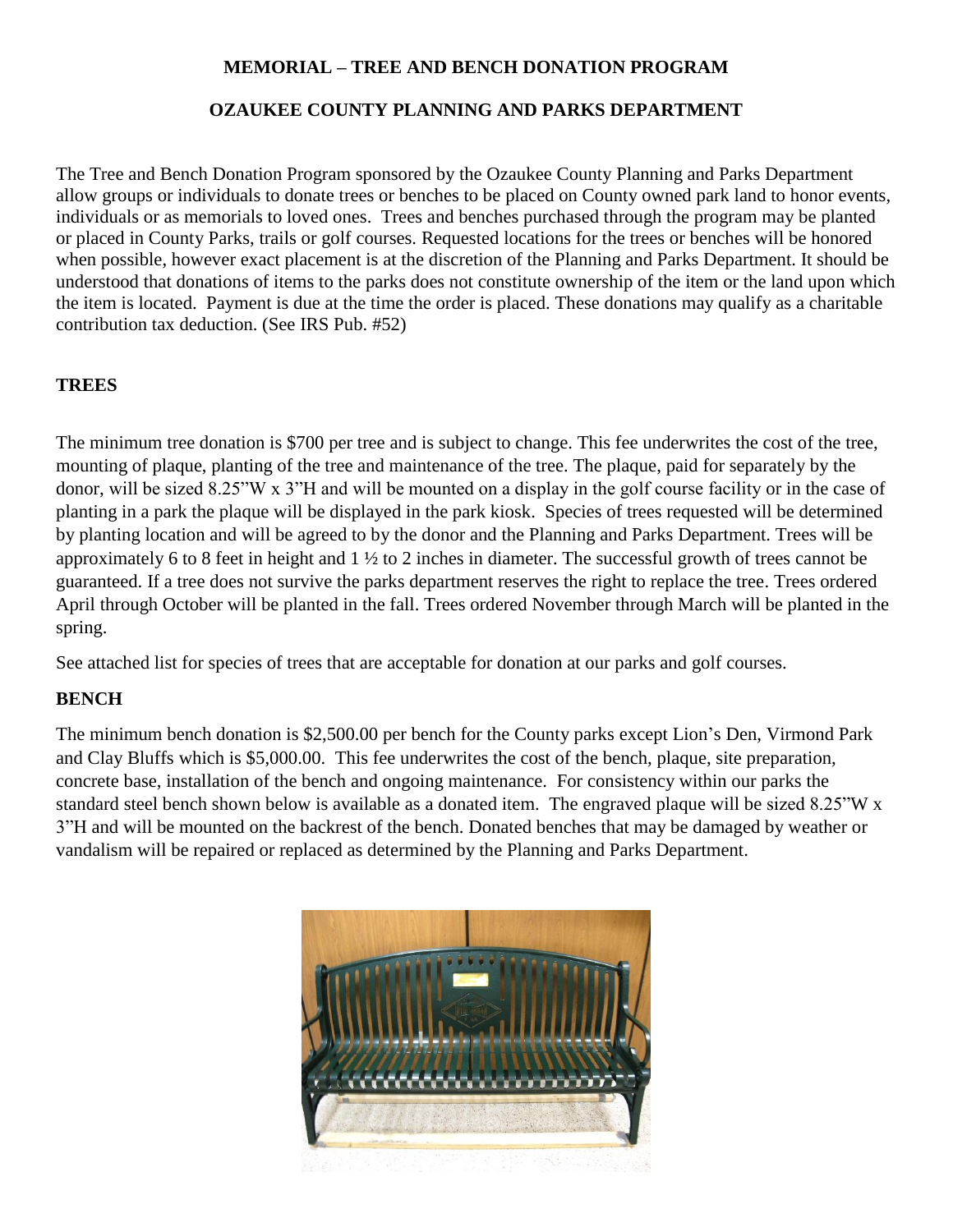#### **Golf courses accepting tree donations:**

Hawthorne Hills Golf Course

Mee- Kwon Park Golf Course

### **Parks & trails Accepting tree and bench donations:**

Covered Bridge Park – Bench cost \$2,500 H.H. Peters Youth Camp - Bench cost \$2,500 Hawthorne Hills Park - Bench cost \$2,500 Interurban Trail - Bench cost \$2,500 Lions Den Park – Bench cost \$5,000 Mule Hill – Sledding Hill Bench cost \$2,500 Tendick Park - Bench cost \$2,500 Virmond Park – Bench cost \$5,000 Clay Bluffs – Bench cost \$5,000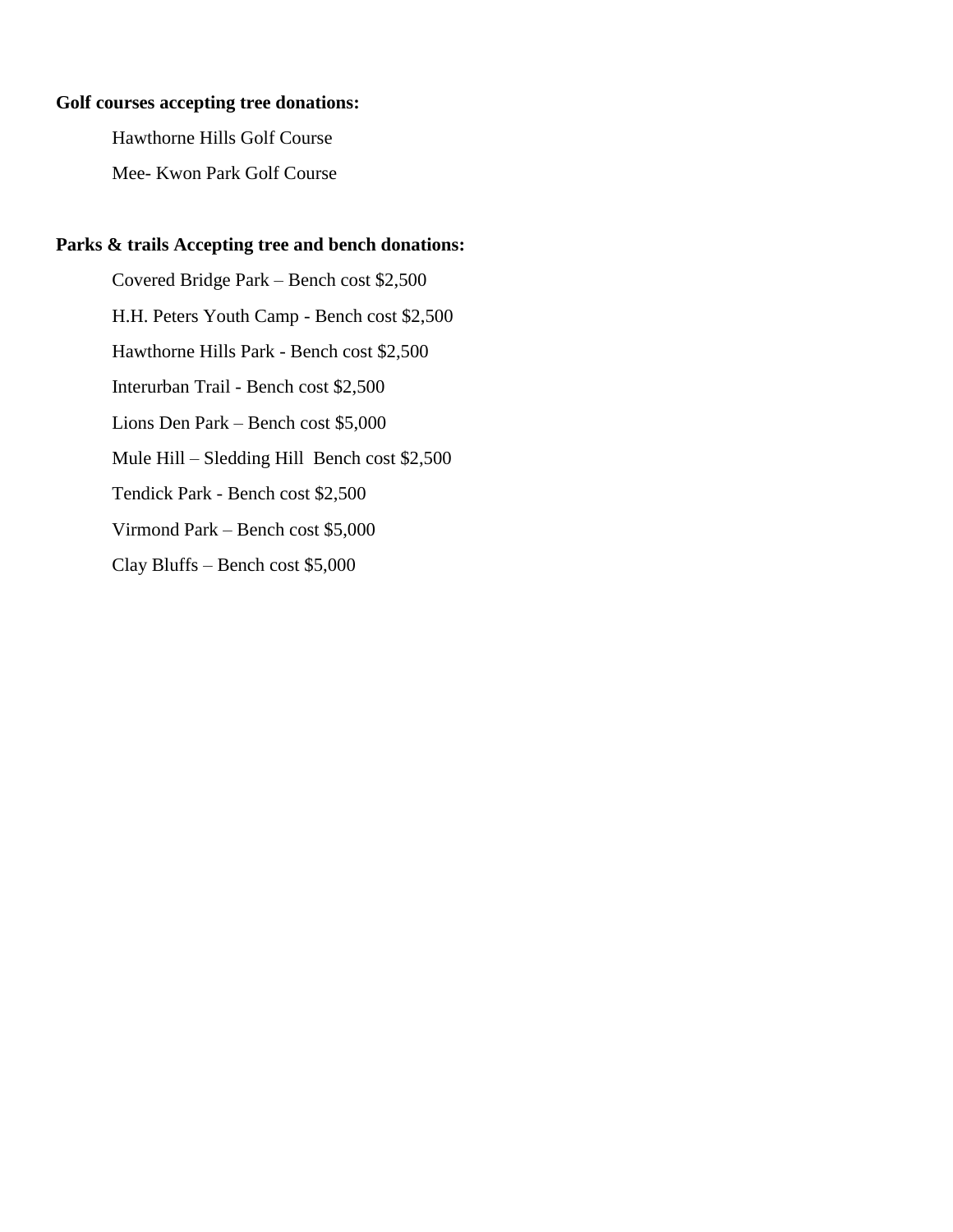# OZAUKEE COUNTY PLANNING AND PARKS DEPARTMENT **MEMORIAL TREE APPLICATION**

#### DONOR INFORMATION:

(Location and Species is not guaranteed. Planning and Parks will work with the donor to best accommodate the request.)

The plaque, which will be ordered through this department but is a separate payment by the donor, and sized 8.25"Wx3"H will be mounted on a display in the golf course facility or in the case of planting in a park, the plaque will be displayed in the park kiosk. The donor will let Ozaukee County Planning & Parks Department know how they would like the plaque to read, which then must be reviewed and approved by the department before we order for the display.

When your application has been received it will be reviewed by the Planning and Parks Department. The Donor will be contacted to discuss the tree selection, requested tree planting location and approximate date for planting.

Please send this application along with a donation check for \$700.00 to:

Ozaukee County Planning and Parks Department 121 W. Main St. Port Washington WI 53074 Make check payable to: Ozaukee County Planning & Parks Dept.